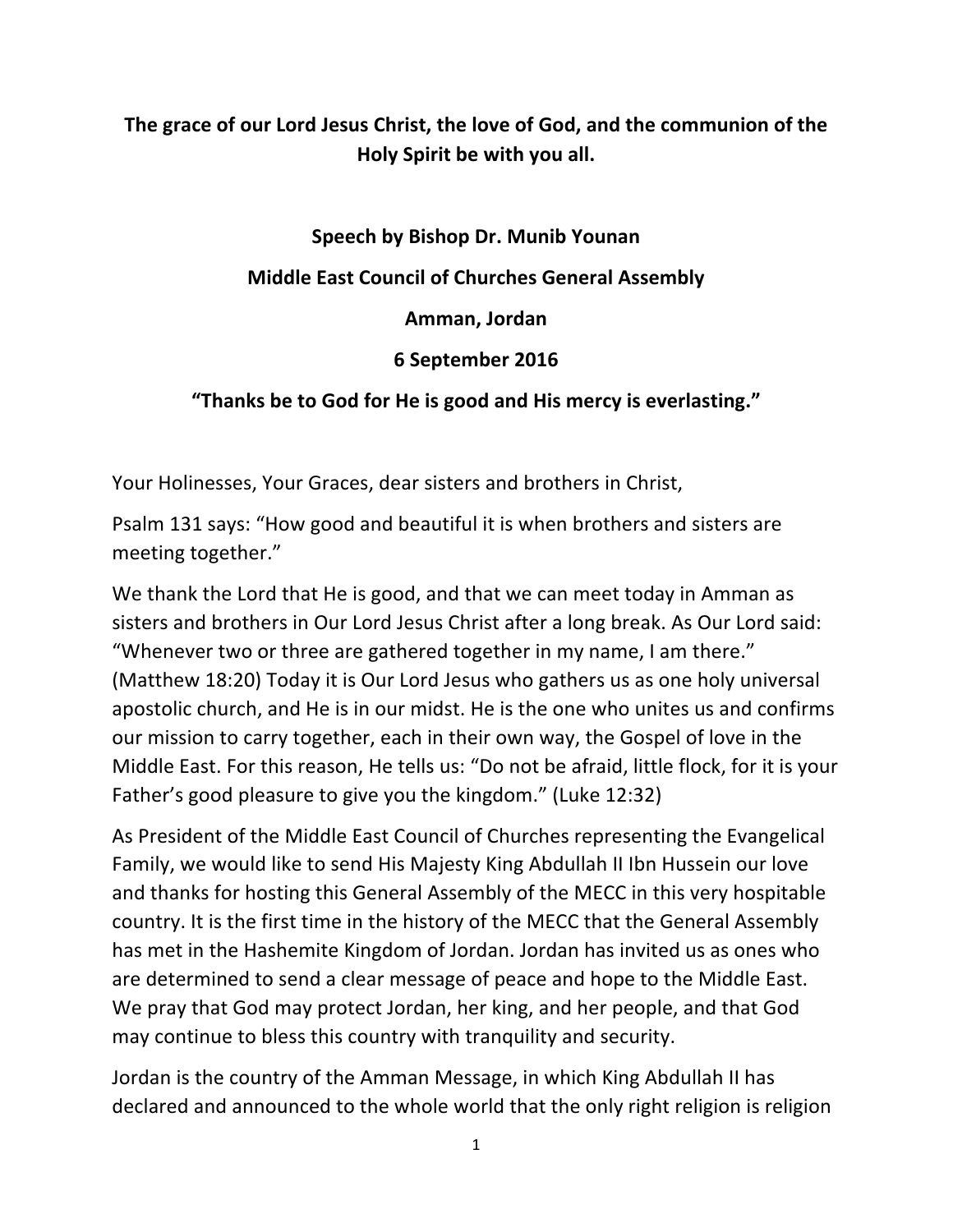which promotes toleration and living together. Jordan is also the country that has initiated the "Common Word" document, which says "The core of religion is loving God and loving the neighbor." It is well-known that the country of Jordan is characterized by healthy and distinguished Muslim-Christian relations. This country's constitution guarantees equal rights to all its citizens. For this reason, Jordan has initiated the International Week of Harmony, even in an age when religious extremism and blind sectarianism are dominating. These documents and actions are powerful answers to such contaminated ideas. External groups promoting such ideas use and abuse religion for their narrow political interest and their selfish economic goals. We need to carry instead the Message of Amman and the Common Word to the whole world through our churches. We will tell the extremists of exclusivity the words of the Apostle John, who said, "If anyone says, 'I love God,' and hates his brother or sister, he is a liar; for he who does not love his brother or sister whom he has seen cannot love God whom he has not seen."  $(1$  John 4:20)

Thank the Lord, for He is good! As we meet here in Amman we are determined as the original Christian churches to revive and reinvigorate the MECC, which has faced some trials and tribulations in the past years. We are determined to build upon the blessings and support of Your Holinesses, Graces, and Heads of Churches, representing the Four Families of churches in the Middle East. Reinvigorating the MECC is both a Christian and a national duty. It is a Christian duty to unify our Christian world, so the MECC will reflect the pure and authentic voice of Arab and Middle Eastern Christianity. It is our national duty to raise our Christian voices within our societies. We must proclaim words of comfort, words of equality, words of inclusion, words honoring diversity and pluralism, words of justice, words of freedom of religion. In this time, and in the name of Jesus, we must put our hands together and reunite our world in a spirit of truth, both prophetic and pointed.

We know very well the pain that some of our sisters and brothers are suffering in some countries of the Middle East. Many of them are facing difficulties which challenges the future Christian presence and living together in our region. Our sisters and brothers are faced with immigration, displacement, expulsion, and persecution. We assure you, our dear sisters and brothers in Christ, that your pain is our pain. Your strength is our strength, and your weakness is our weakness. We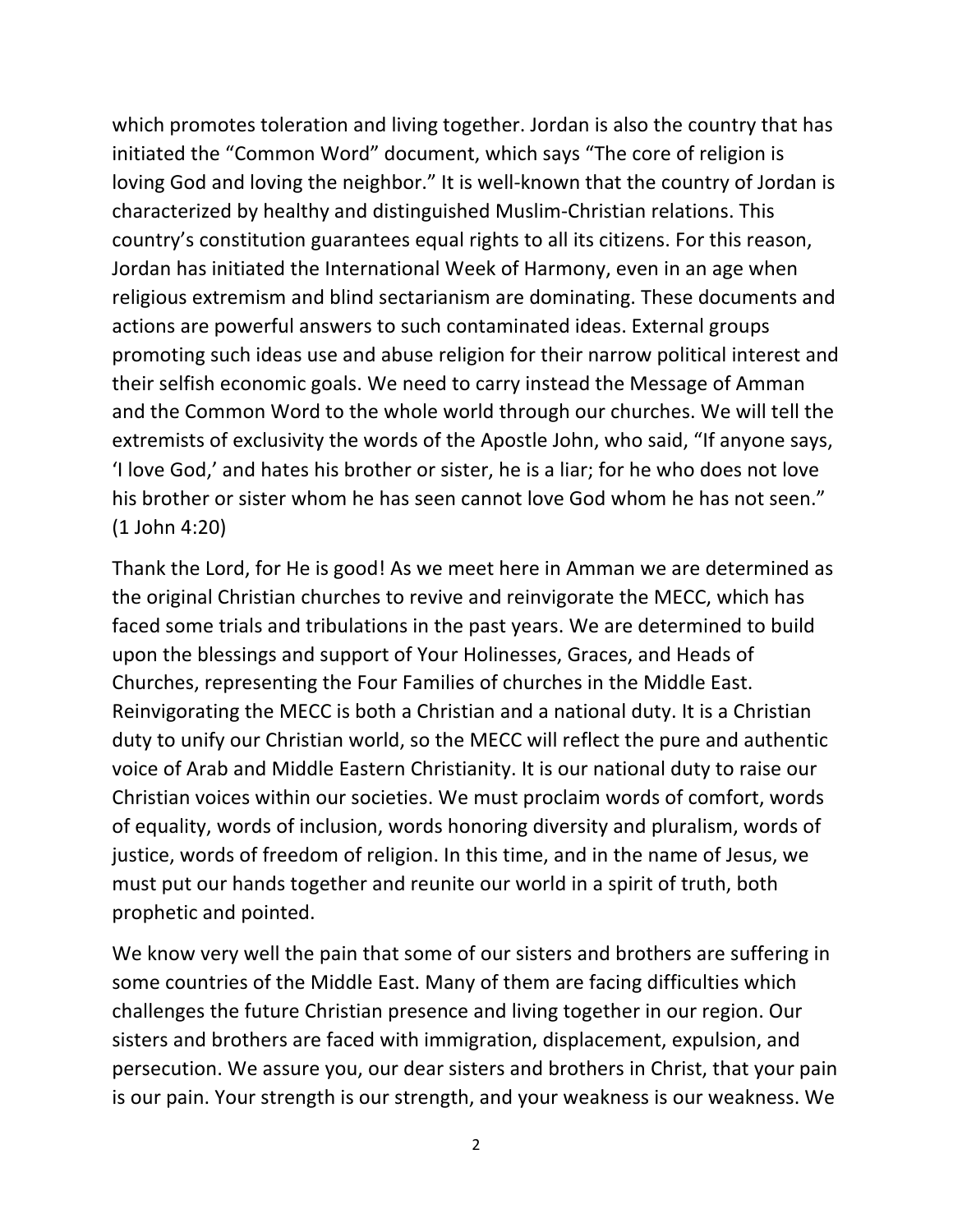pray that you will be steadfast in your faith in the midst of your suffering. You have become a living Christian witness for all of us and indeed for all of humanity. As one of the church fathers has said, the blood of the martyrs will be the seeds of growth for the living church. The church is not only a witness in times of peace and harmony. The church of Jesus Christ is a witness also in difficult times, carrying the Gospel of love into difficult political situations, into the midst of displacement and even persecution. You, our dear sisters and brothers in Christ, are a living model of *martyria* for all of us. As Our Lord Jesus Christ has said, "Blessed are you when people revile you and persecute you and utter all kinds of evil against you falsely on my account. Rejoice and be glad, for your reward is great in heaven, for in the same way they persecuted the prophets who were before you." (Matthew 5:11-12)

To my partners in mission gathered here today, know that the Holy Spirit is still working in the Christian Church—locally, regionally, and globally—even in these difficult times. We thank the Lord for He is good! For He is calling the MECC to unify its common Middle Eastern Christian witness. He is calling us to be ambassadors of reconciliation, instruments of peace and justice, carrying the witness of healing and equality to our societies, and advocating for justice issues at home and internationally. This common Christian witness we share calls us to a closer relationship as partners in the Middle East.

Thank the Lord for He is good, which we can see in the genuineness of our common Middle Eastern endeavors.

I would like to give a few examples of this common witness. First of all, two months ago we greeted members of our Orthodox family in Crete who have sent a message of love and mutual witness to all of us.

Secondly, in my capacity as President of the Lutheran World Federation, and in commemoration of five hundred years of the Reformation, the Vatican and the LWF will hold a common prayer on 31 October of this year. His Holiness Pope Francis, the General Secretary of the LWF Martin Junge, and myself will pray together in Sweden. This is an historic reconciliation between the Catholic and Lutheran sister churches. Through this event we are harvesting the fruits of years of genuine ecumenical dialogue, which has the potential to be a witness of healing and reconciliation to all our churches and societies.